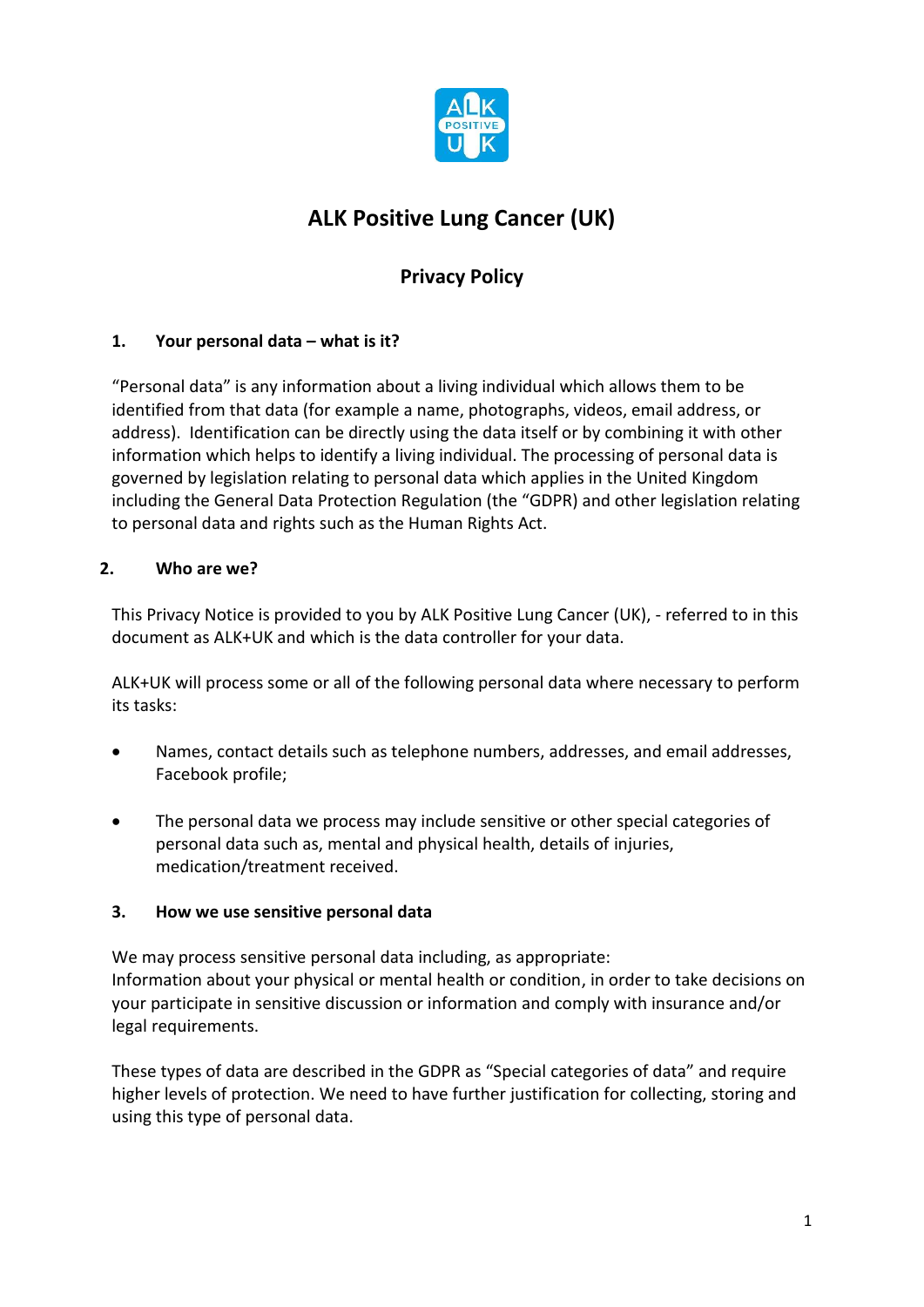We may process special categories of personal data in the following circumstances:

- In limited circumstances, with your explicit written consent.
- Where we need to carry out our legal obligations.

Less commonly, we may process this type of personal data where it is needed in relation to legal claims or where it is needed to protect your interests (or someone else's interests) and you are not capable of giving your consent

#### **4. Do we need your consent to process your sensitive personal data?**

In limited circumstances, we may approach you for your written consent to allow us to process certain sensitive personal data. If we do so, we will provide you with full details of the personal data that we would like and the reason we need it, so that you can carefully consider whether you wish to consent.

ALK+UK will comply with data protection law. This says that the personal data we hold about you must be:

- Used lawfully, fairly and in a transparent way.
- Collected only for valid purposes that we have clearly explained to you and not used in any way that is incompatible with those purposes.
- Relevant to the purposes we have told you about and limited only to those purposes.
- Accurate and kept up to date.
- Kept only as long as necessary for the purposes we have told you about.
- Kept and destroyed securely including ensuring that appropriate technical and security measures are in place to protect your personal data to protect personal data from loss, misuse, unauthorised access and disclosure.

We use your personal data for some or all of the following purposes:

To deliver fitness services to you including to understand your needs to provide the services that you request and to understand what we can do for you and to inform you of other relevant services;

- To confirm your identity to provide some services;
- To contact you by post, email or telephone
- To enable us to meet our insurance and legal obligations.
- To promote the interests of ALK+UK
- To maintain our own accounts and records;
- To seek your views, opinions or comments;
- To notify you of changes to our facilities, services, events and staff,
- To send you communications which you have requested and that may be of interest to you. These may include information about new treatments, offers and other new projects or initiatives;
- To allow the statistical analysis of data so we can plan the provision of services.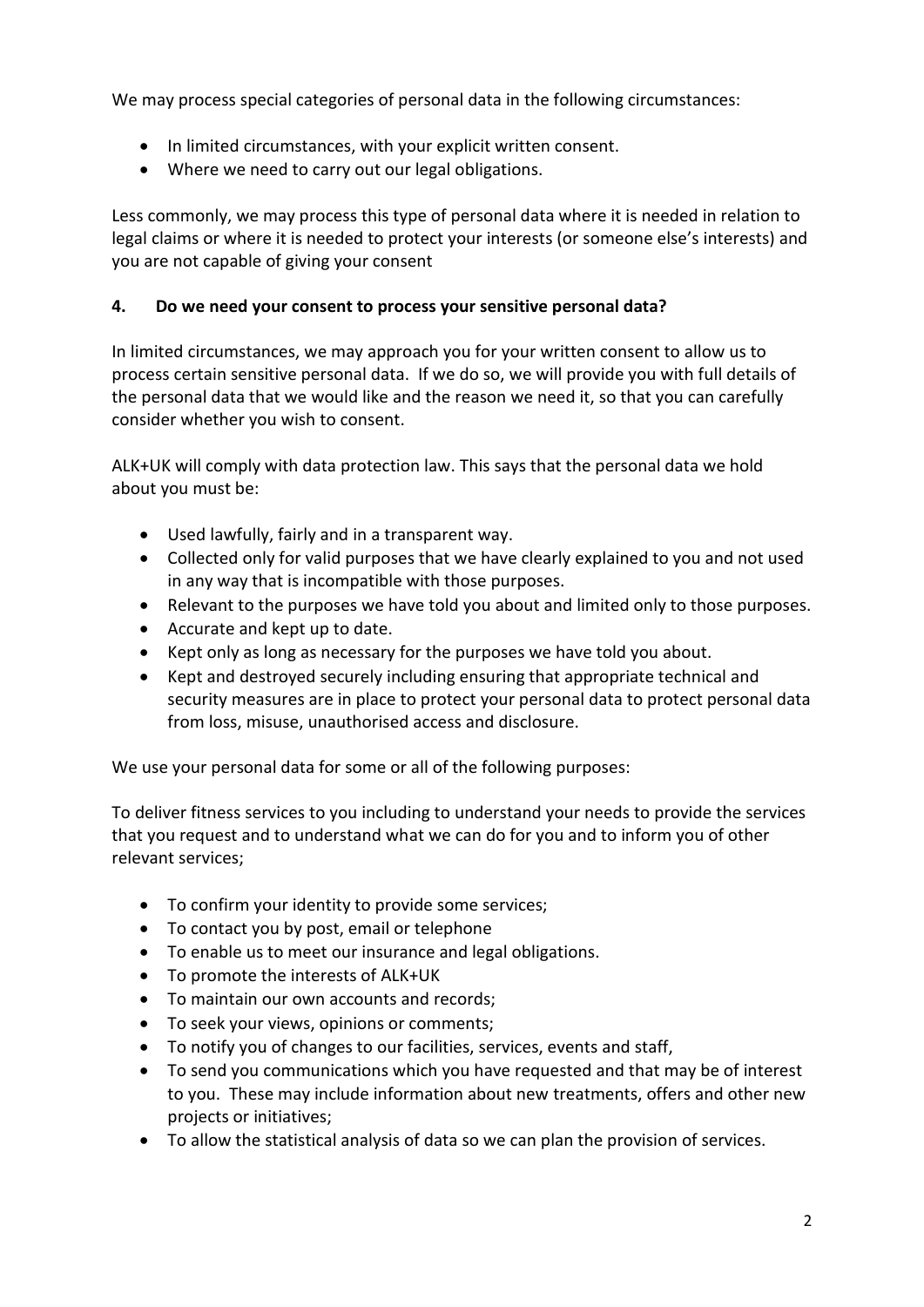## **5. What is the legal basis for processing your personal data?**

Your personal data is processed for the provision and performance of our contract with you, or to take steps to enter into a contract.

Sometimes the use of your personal data requires your consent. We will first obtain your consent to that use.

We will always take into account your interest and rights. This Privacy Notice sets out your rights and our obligations to you.

#### **6. Sharing your personal data**

We at ALK+UK never share your personal data

#### **7. How long do we keep your personal data?**

We will keep some records permanently if we are legally required to do so. We may keep some other records for an extended period. For example, it is currently best practice to keep financial records for a minimum period of 8 years to support HMRC audits or provide tax information. We may retain data to defend or pursue claims. In some cases, the law imposes a time limit for such claims (for example 3 years for personal injury claims or 6 years for contract claims). We will retain some personal data for this purpose as long as we believe it is necessary to be able to defend or pursue a claim. In general, we will endeavour to keep data only for as long as we need it. This means that we will delete it when it is no longer needed.

#### **8. Your rights and your personal data**

You have the following rights with respect to your personal data: When exercising any of the rights listed below, in order to process your request, we may need to verify your identity for your security. In such cases we will need you to respond with proof of your identity before you can exercise these rights.

#### **9. The right to access personal data we hold on you**

At any point you can contact us to request the personal data we hold on you as well as why we have that personal data, who has access to the personal data and where we obtained the personal data. Once we have received your request, we will respond within one month. There are no fees or charges for the first request but additional requests for the same personal data or requests which are manifestly unfounded or excessive may be subject to an administrative fee.

## **10. The right to correct and update the personal data we hold on you**

If the data we hold on you are out of date, incomplete or incorrect, you can inform us and your data will be updated.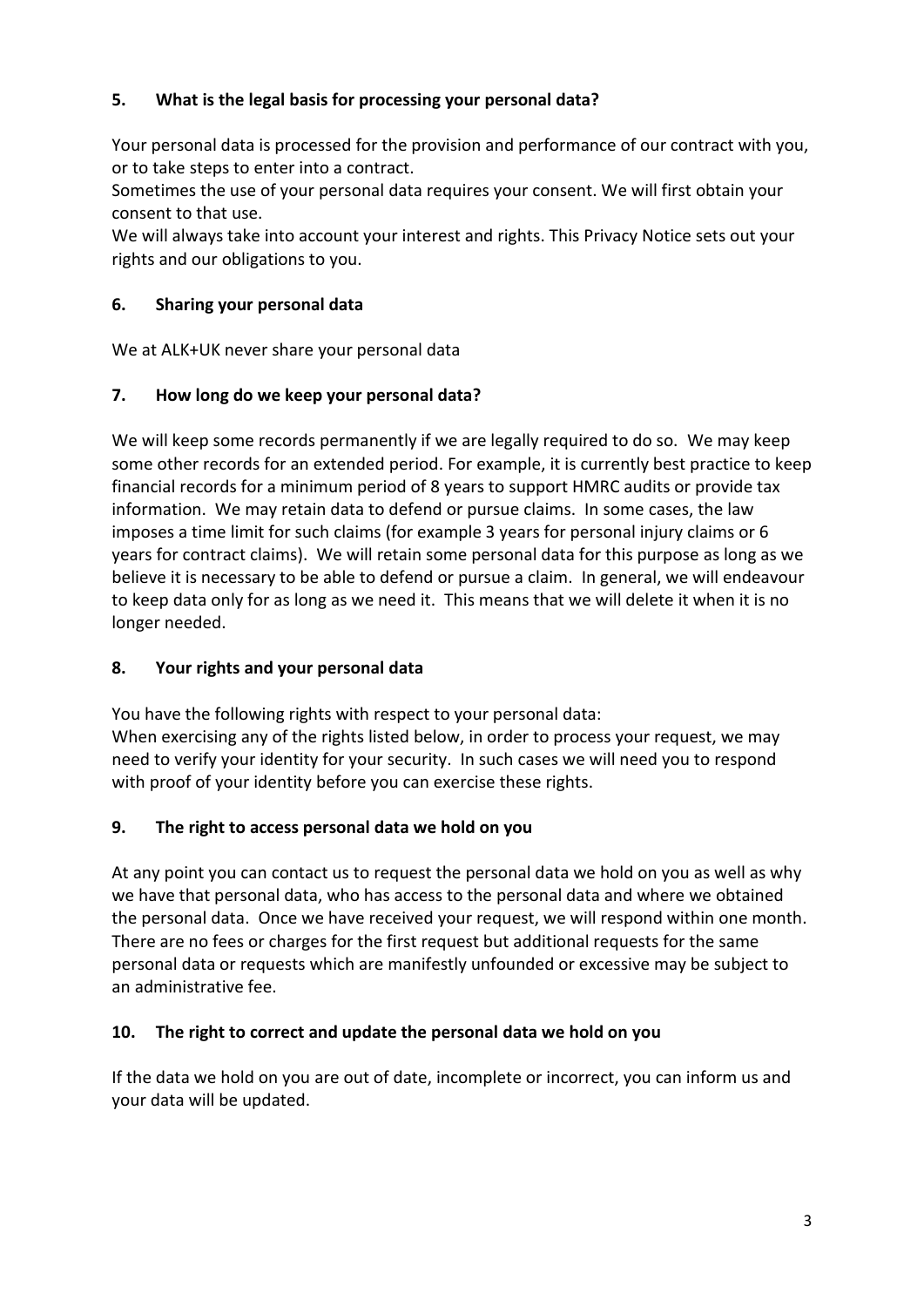## **11. The right to have your personal data erased**

If you feel that we should no longer be using your personal data or that we are unlawfully using your personal data, you can request that we erase the personal data we hold. When we receive your request, we will confirm whether the personal data has been deleted or the reason it cannot be deleted (for example because we need it to comply with a legal or insurance obligation).

## **12. The right to object to processing of your personal data or to restrict it to certain purposes only**

You have the right to request that we stop processing your personal data or ask us to restrict processing. Upon receiving the request, we will contact you and let you know if we are able to comply or if we have a legal obligation to continue to process your data.

## **13. The right to data portability**

You have the right to request that we transfer some of your data to another controller. We will comply with your request, where it is feasible to do so, within one month of receiving your request.

#### **14. The right to withdraw your consent to the processing at any time for any processing of data to which consent was obtained**

You can withdraw your consent easily by email

## **15. The right to lodge a complaint with the Information Commissioner's Office.**

You can contact the Information Commissioners Office on 0303 123 1113 or via email or at the Information Commissioner's Office, Wycliffe House, Water Lane, Wilmslow, Cheshire SK9 5AF.

#### Please note

ALL requests must be made in writing to the Secretary, ALK Positive Lung Cancer (UK) at their registered office or by email to [hello@alkpositive.org.uk.](mailto:hello@alkpositive.org.uk)

If you request to have all your data erased or object to processing, you will no longer be able to participate in the activities ALK+UK provides

## **16. Transfer of Data Abroad**

Any personal data transferred to countries or territories outside the European Economic Area ("EEA") will only be placed on systems complying with measures giving equivalent protection of personal rights either through international agreements or contracts approved by the European Union. Our website and Facebook page are also accessible from overseas so on occasion some personal data (for example your photograph) may be accessed from overseas.